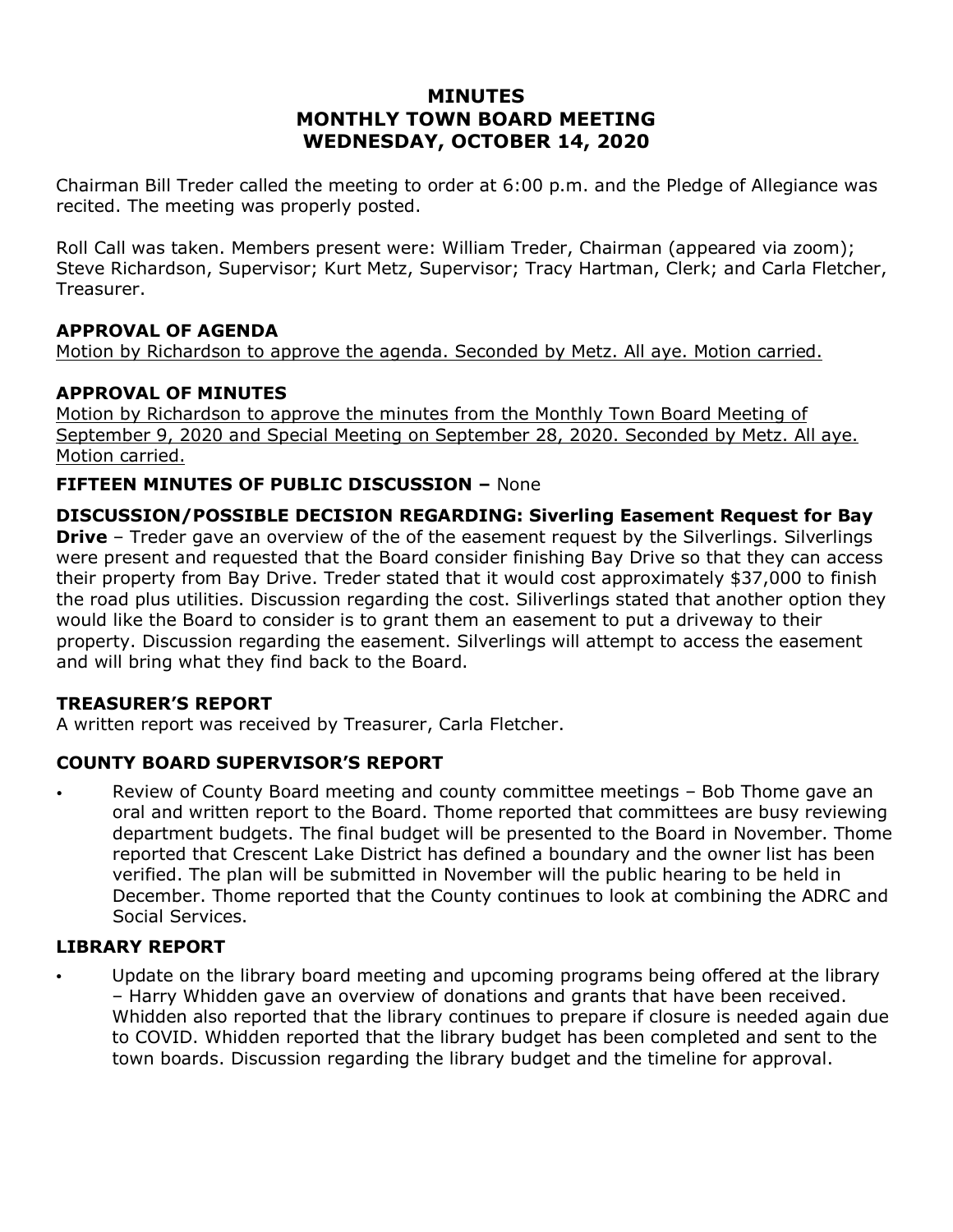## **FIRE DEPARTMENT REPORT AND APPROVAL OF PURCHASES**

- Monthly Call update, purchases update, training update, fundraiser update Mahner reported that there were 8 calls in the month of September. Mahner reported that they were mostly vehicle accidents. Mahner stated that they have been having difficulty accessing homes on private roads that are too narrow. Mahner reported that received 4 radios from the Sheriff's Office. Mahner reported that they have 4 new members.
- Routes to Recovery Purchases Mahner reported that with the increased need for PPE and cleaning they would like to use some of the Routes to Recovery funds to purchase a commercial washer and drier for turnout gear. Mahner gave an overview of the machines that they would like considered. Hartman explained that this would most likely be approved under the Routes to Recovery Grant, however, there is risk involved if it isn't approved. The washer and drier would need to be purchased and paid for prior to the grant being applied for. This will be included in the discussion later in the meeting for Routes to Recovery.

# **FIRST RESPONDER'S REPORT AND APPROVAL OF PURCHASES -** None

## **TOWN ROAD CREW REPORT**

• Road Projects update, update on vehicle repairs and shop repairs – Lundt reported that Ryan Schwanz has resigned and last week was his last day. Treder stated that Schwanz was a super employee and this is a great loss to the town. Lundt reported that the last culvert was installed and will be capped after a few weeks and the salt sand has been delivered. Lundt reported that there was an issue with the scrub seal and over half of it will need to be repaired next year.

## **TOWN PLAN COMMISSION REPORT** - None

## **UNIFORM DWELLING INSPECTOR'S REPORT** - None

**SQUASH LAKE DISTRICT REPORT –** Richardson reported that there was a meeting on Sunday. There has also been some damage on the retaining walls at the boat landing.

**DISCUSSION/POSSIBLE DECISION REGARDING: Ordinance 01-2020 - Place no parking signs on portions of Timber Lodge Road –** Discussion regarding placing "No Parking Signs" on Timber Lodge Road. Hartman asked for clarification on where the "No Parking Signs" will be placed. Line A will be amended to state "The stopping, standing, or parking of vehicles on the following town highways in the Town of Crescent is subject to the following restrictions and limitations: Timber Lodge Road beginning 160 feet from landing on Lake Julia continuing North for 243 feet along the East Side of Timber Lodge. Motion by Richardson/Metz to adopt Ordinance 01-2020 as amended. All aye; ordinance adopted.

#### **DISCUSSION/POSSIBLE DECISION REGARDING: Ordinance 02-2020 – Regulate speed limit on 1000" feet of South River Road –** Richardson reported that WI State Statute reads:

"**(j)** Thirty-five miles per hour on any town road where on either side of the highway within any 1,000 feet along such highway the buildings in use for business, industrial or residential purposes fronting thereon average less than 150 feet apart, provided the town board has adopted an ordinance determining such speed limit and has posted signs at such points as the town board deems necessary to give adequate warning to users of the town road." Richardson reported that he has measured South River Road off Highway 8 and there are currently 7